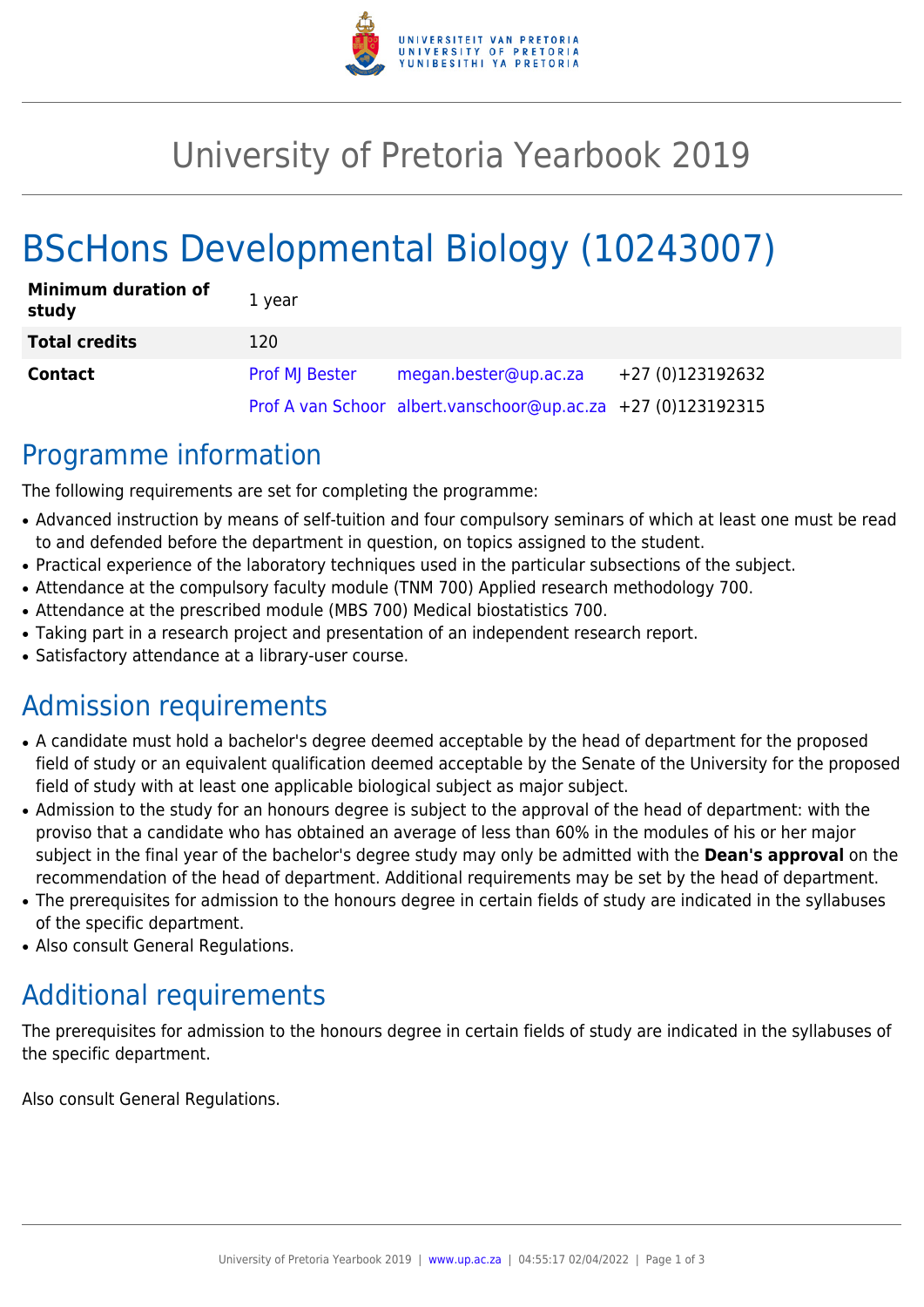

## Examinations and pass requirements

- i. The examination at the end of the programme will consist of two written papers of three hours each as well as an oral examination of 30 minutes.
- ii. For the field of specialisation Medical Physics, one examination of three hours is required in each of the theoretical modules. The mark awarded to the practical work will also be taken into account when the final mark is calculated.
- iii. The maximum period for completion of the honours degree, is two years in the case of full-time students and three years in the case of part-time students. In exceptional circumstances, a student may apply, in writing, to the head of department for an extension of the period of study.
- iv. To comply with the pass requirements for the degree, a student must obtain a final mark of at least 50% in each division as indicated, as well as a pass mark of at least 50% for the essay/work assignment (if applicable). The stipulations regarding pass requirements for dissertations in the General Regulations apply mutatis mutandis to essays.

### Pass with distinction

The degree is conferred with distinction on a student who has obtained an average of at least 75% in the examination (written, oral, practical, etc).